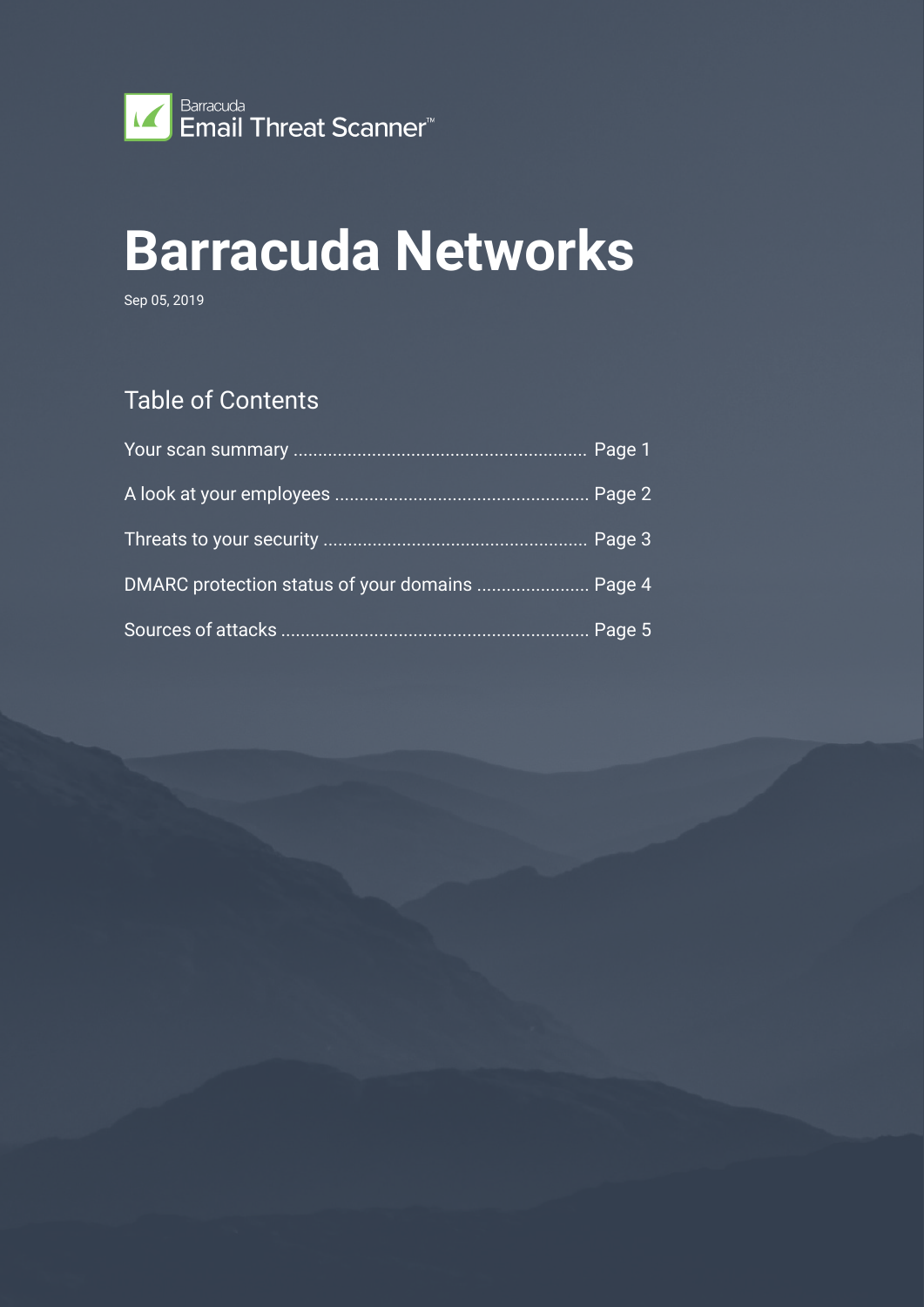## **Your scan summary**

| Scan completed on        | Duration  | Emails scanned | Threats detected |
|--------------------------|-----------|----------------|------------------|
| Sep 05, 2019 at 11:19 AM | 2 minutes | 2.085          | 18               |
|                          |           |                |                  |

### **Total Threats Found**

Total threat emails found across all of your employees' inboxes in the past 12 months. 18



#### **Employees with Threats**

Number of employees who have threat emails found in their inboxes in the past 12 months. 5



### **Threat Types Found**

Total email threat types found in the past 12 months.



**Conversation Hijacking -** An attack where cybercriminals insert themselves into existing business conversations, or initiate new ones, to steal money or personal information. **Extortion -** An attempt to obtain money or something of value by threatening to release embarrassing personal information, like images or videos.

**Impersonation -** An attack where the malicious actor pretends to be a person, organization, or service to entice the victim to wire money, buy gift cards, or disclose business information. **Phishing -** An attempt to trick victims into believing a message is from a trusted organization to get them to disclose sensitive information, like credentials or banking information. **Scamming -** Emails used by cybercriminals to defraud victims or steal their identity by tricking them into disclosing personal information.

### **Domain DMARC Status**

DMARC is an email authentication protocol that enables domain owners to protect their domains from unauthorized use, also known as email spoofing.



**Reporting Mode** Domain fraud is reported, but is not enforced **0**



**Enforcement Mode** Domains protected with DMARC enforcement

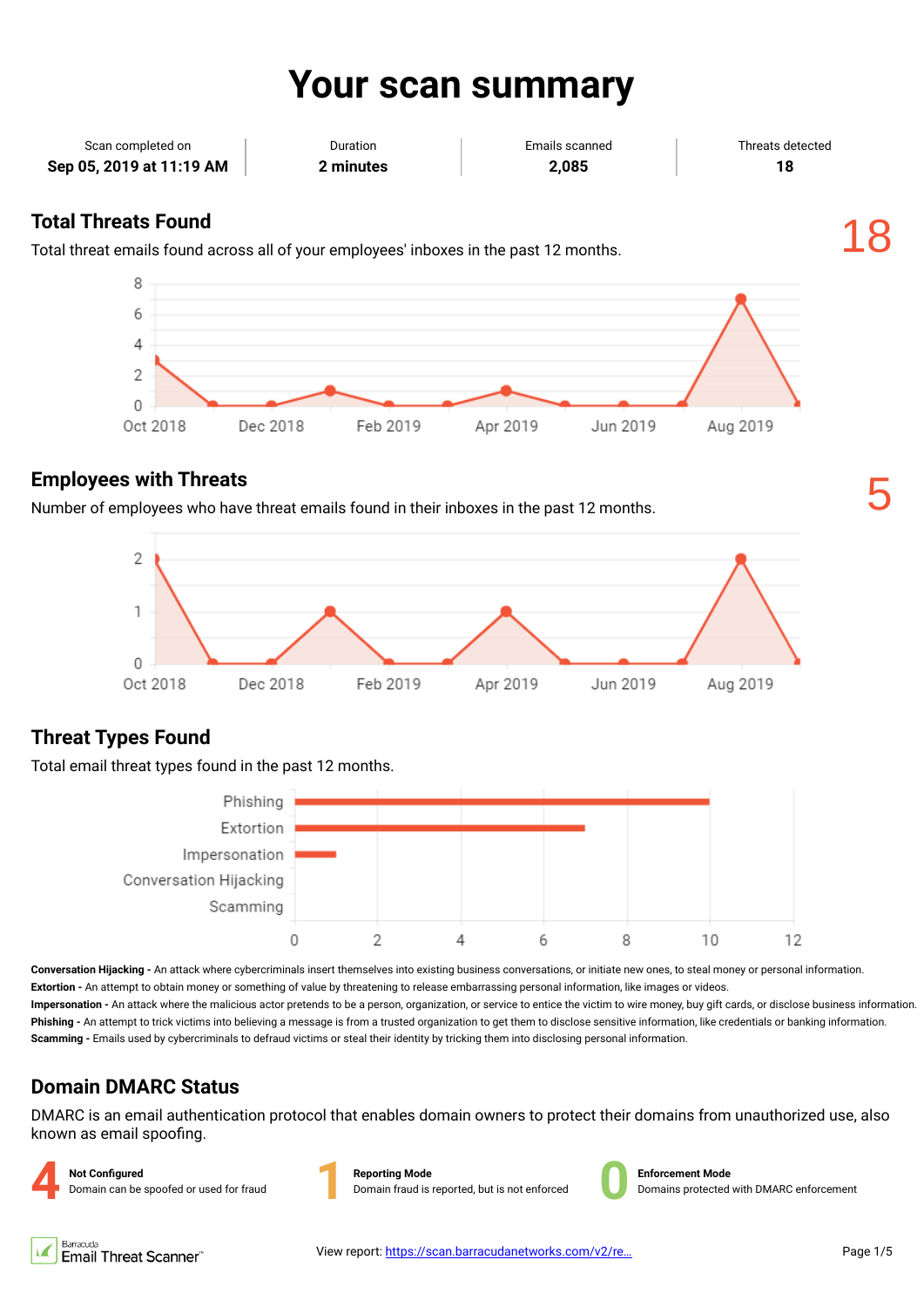# **A look at your employees**

|   | All Employees<br>10          | High-Risk Employees<br>$\pmb{0}$ |                   | Medium-Risk Employees<br>3 |                          | Low-Risk Employees<br>7 |  |
|---|------------------------------|----------------------------------|-------------------|----------------------------|--------------------------|-------------------------|--|
|   | <b>Top at-risk employees</b> |                                  |                   |                            |                          |                         |  |
|   | <b>EMPLOYEE NAME</b>         | <b>EMPLOYEE EMAIL</b>            | <b>JOB TITLE</b>  | <b>RISK LEVEL</b>          | <b>HIGH-RISK FACTORS</b> | THREATS FOUND           |  |
| 1 | <b>Lior Gavish</b>           | lior@sookasa.onmi                | <b>CTO</b>        | Medium                     | Holds executive position | 9                       |  |
| 2 | <b>Alexey Tsitkin</b>        | alexey@sookasa.onmi              |                   | Low                        |                          | 5                       |  |
| 3 | Marco Schweighauser          | marco@sookasa.onmi               | Software Engineer | Low                        |                          | $\overline{\mathbf{2}}$ |  |
| 4 | Nadia Korshun                | nadia@sookasa.onmi               |                   | Low                        |                          | 1                       |  |
| 5 | <b>Itay Bleier</b>           | itay@sookasa.onmi                | CFO               | <b>Medium</b>              | Holds executive position | 1                       |  |

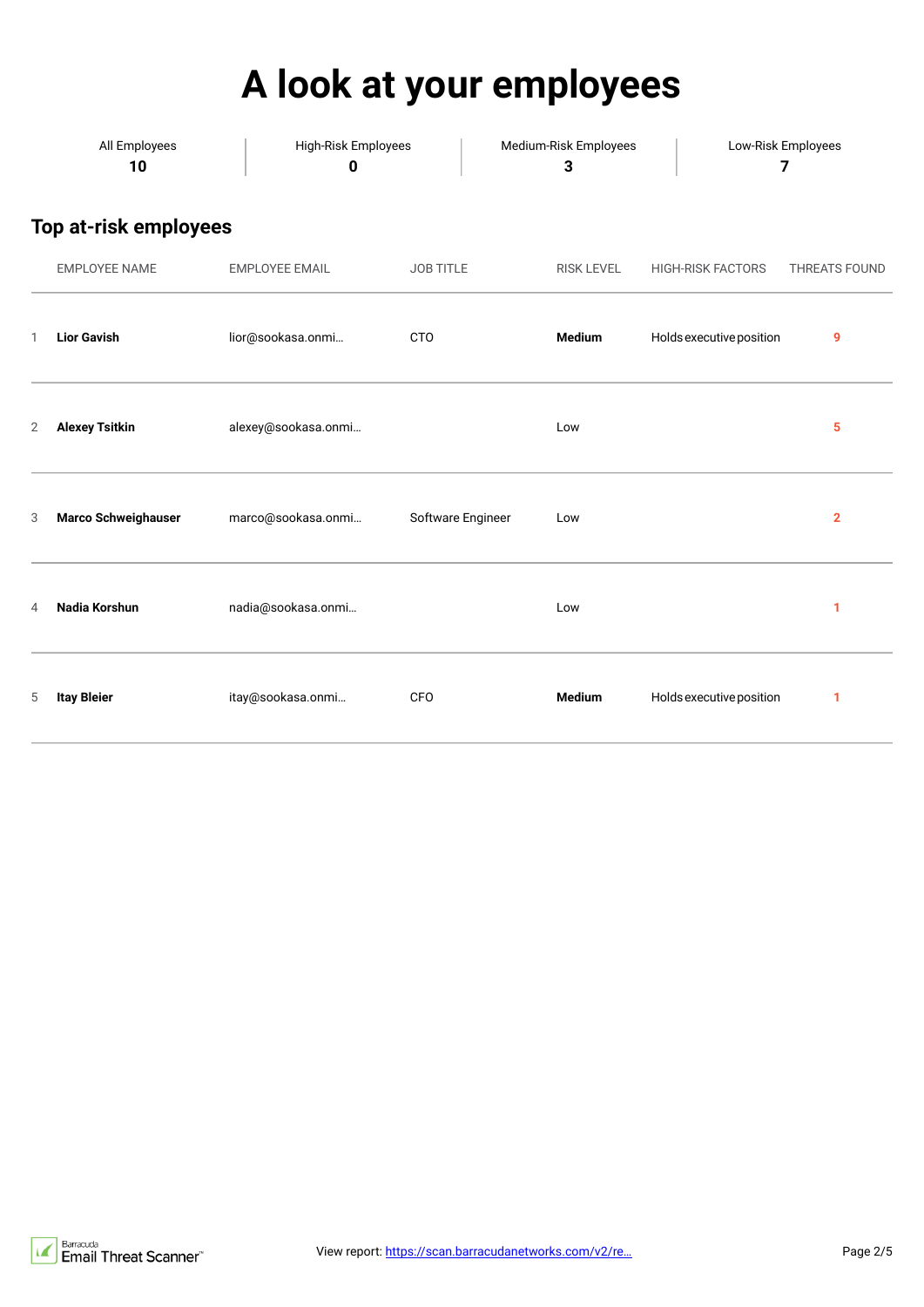## **Threats to your security**

### **Top 10 threats received**

|    | <b>RECEIVED</b>     |              | RECIPIENTS SAMPLE RECIPIENT                                                      | <b>EMAIL</b>                                                                                  | <b>ATTACK TYPE</b> |
|----|---------------------|--------------|----------------------------------------------------------------------------------|-----------------------------------------------------------------------------------------------|--------------------|
| 1  | Marco Schweighauser | 6            | <b>Marco Schweighauser</b><br>Software Engineer<br>marco@sookasa.onmicrosoft.com | (13) incoming mails failed Sync<br>Lior Gavish<br>lior.gavish@gmail.com                       | Phishing           |
| 2  | Marco Schweighauser | $\mathbf{2}$ | <b>Marco Schweighauser</b><br>Software Engineer<br>marco@sookasa.onmicrosoft.com | marco@sookasa.onmicrosoft.com: 031012<br>Jeffery Cuevas<br>497778@cudapost.com                | <b>Extortion</b>   |
| 3  | Lior Gavish         | 1            | <b>Lior Gavish</b><br><b>CTO</b><br>lior@sookasa.onmicrosoft.com                 | lior@sookasa.onmicrosoft.com: 031012<br>Jeffery Cuevas<br>116034@cudapost.com                 | <b>Extortion</b>   |
| 4  | Lior Gavish         | 1            | <b>Lior Gavish</b><br><b>CTO</b><br>lior@sookasa.onmicrosoft.com                 | lior@sookasa.onmicrosoft.com: 031012<br>Jeffery Cuevas<br>649847@cudapost.com                 | <b>Extortion</b>   |
| 5  | Lior Gavish         | 1            | <b>Lior Gavish</b><br><b>CTO</b><br>lior@sookasa.onmicrosoft.com                 | lior@sookasa.onmicrosoft.com: 031012<br>Jeffery Cuevas<br>690172@cudapost.com                 | <b>Extortion</b>   |
| 6  | Lior Gavish         | 1            | <b>Lior Gavish</b><br><b>CTO</b><br>lior@sookasa.onmicrosoft.com                 | lior@sookasa.onmicrosoft.com: 031012<br>Jeffery Cuevas<br>869208@cudapost.com                 | <b>Extortion</b>   |
| 7  | Lior Gavish         | 1            | <b>Lior Gavish</b><br>CTO<br>lior@sookasa.onmicrosoft.com                        | High level of danger. Your account was under attack.<br>Cortez Schmitt<br>502621@cudapost.com | <b>Extortion</b>   |
| 8  | Alexey Tsitkin      | 1            | <b>Alexey Tsitkin</b><br>alexey@sookasa.onmicrosoft.com                          | <b>Notification</b><br>Microsoft Outlook<br>687936@cudapost.com                               | Phishing           |
|    | Alexey Tsitkin      | 1            | <b>Alexey Tsitkin</b><br>alexey@sookasa.onmicrosoft.com                          | <b>Morning</b><br>Nadia Korshun<br>nadia.169524@cudapost.com                                  | Imperson           |
| 10 | Lior Gavish         | 1            | <b>Lior Gavish</b><br><b>CTO</b><br>lior@sookasa.onmicrosoft.com                 | Please update your payment information<br>Netflix<br>924496@cudapost.com                      | Phishing           |
|    |                     |              |                                                                                  |                                                                                               |                    |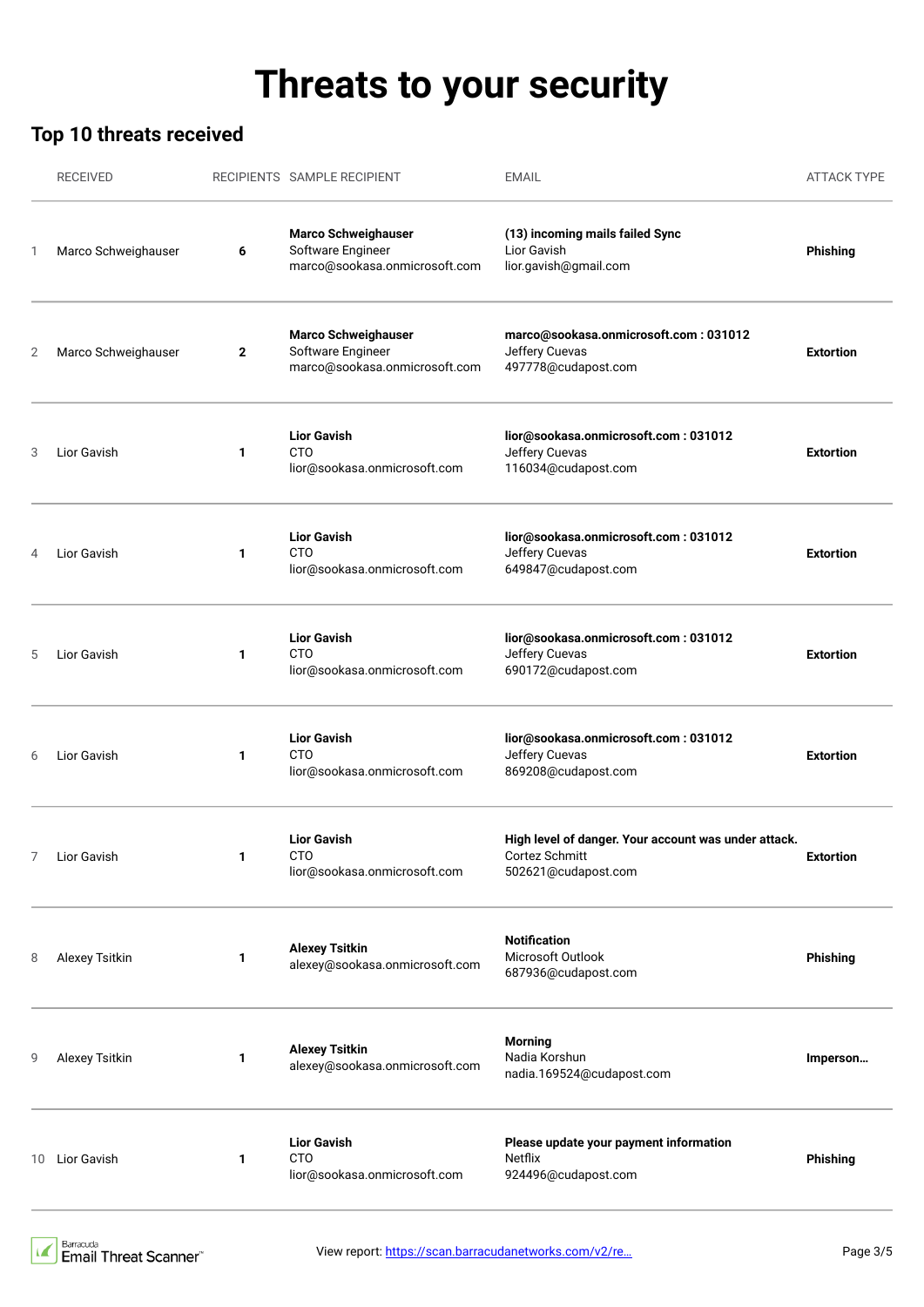# **DMARC protection status of your domains**

Domain-based Message Authentication, Reporting and Conformance (DMARC) is an email-validation system designed to detect and prevent email spoofing. It can be used to defend against certain types of emails attacks, including phishing and email spam. In these types of attacks, the email sender's address is forged, but the email itself appears to be legitimate. DMARC attempts to counter the illegitimate usage of the exact domain name in the From field of email message headers. If you have DMARC enabled and other organizations are recognizing DMARC, then your domain cannot be spoofed in phishing attempts to those recipients, thereby protecting the reputation of your domain.

### **Top domains**

|   | <b>DOMAIN</b>              |    | <b>DMARC STATUS</b>                                                                                                                                  |
|---|----------------------------|----|------------------------------------------------------------------------------------------------------------------------------------------------------|
| 1 | cudafir.com                | U. | <b>Not Configured</b><br>Domains can be spoofed or used for fraud. Consider protecting your domains.                                                 |
| 2 | cudadmarctest.net          |    | <b>Not Configured</b><br>Domains can be spoofed or used for fraud. Consider protecting your domains.                                                 |
| 3 | scan.barracudanetworks.com |    | <b>Not Configured</b><br>Domains can be spoofed or used for fraud. Consider protecting your domains.                                                 |
| 4 | sookasa.co                 |    | <b>Not Configured</b><br>Domains can be spoofed or used for fraud. Consider protecting your domains.                                                 |
| 5 | sookasa.com                |    | <b>Reporting Mode</b><br>Domain fraud is reported, but it's not enforced. Consider changing to Enforcement Mode to actively<br>protect your domains. |